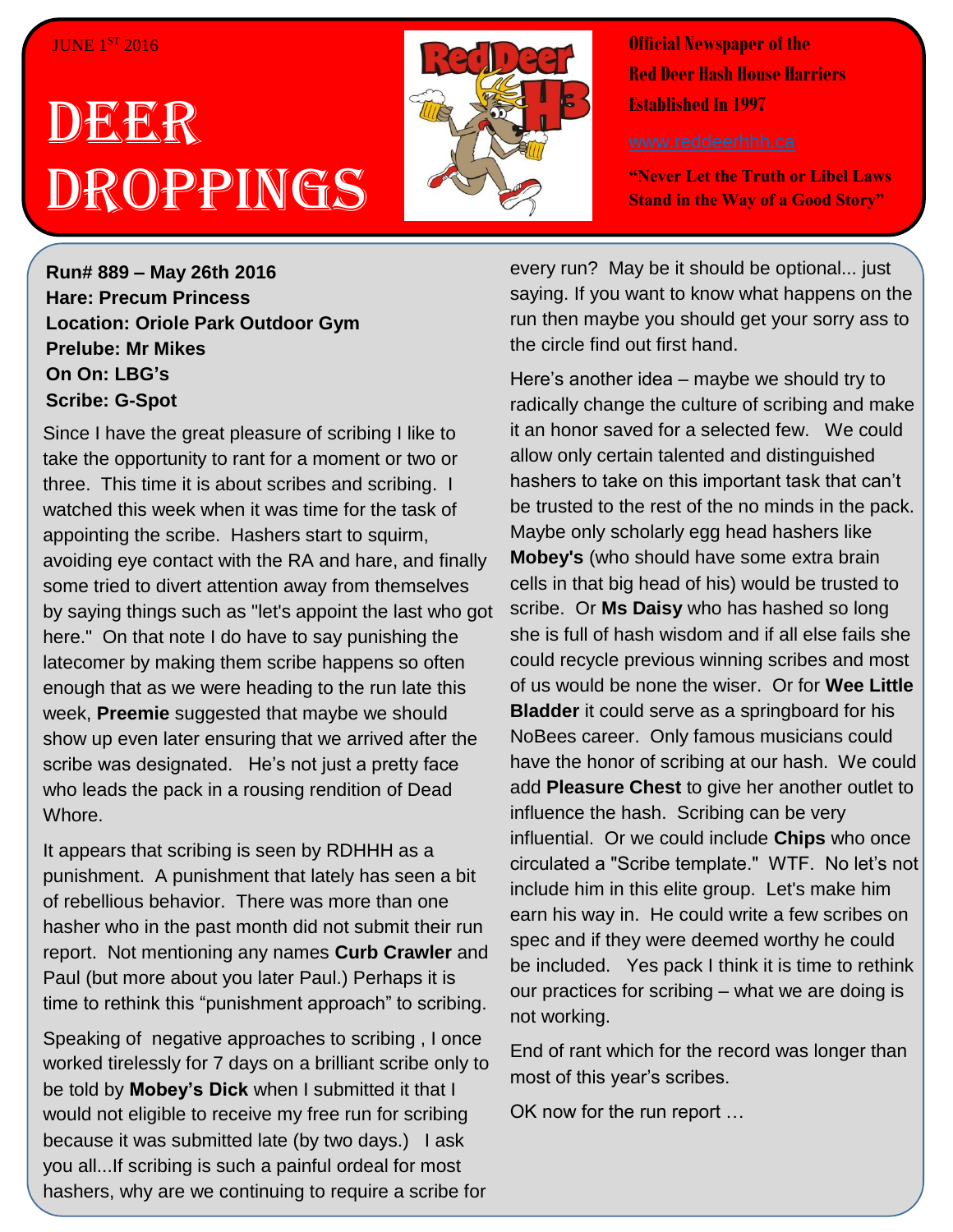May 26 in Red Deer and yes it was raining outside. I was nicely snuggled into the couch planning an evening of laying around when **Preemie** announces that we "have to go to the run" because **Nookey** was driving down and he needs someone to keep him company on the "hash drive along". Knowing that might not be enough of a reason to get me off the couch he reminded me that **Precum** was the hare and I was off the couch and into my runners in a heartbeat. We both know I think **Precum** sets some of the best runs in the Red Deer Hash. We headed out but were very late leaving Sylvan Lake. That's never good.

The pack was gathered in Oriole Park and as I slipped into the circle late I recalled the last time I was here for a RDHHH run a few years back. I had arrived late for that run as well but I found the pack by following the "on on" noises (those were the good ole days when the pack used to loudly call "on on" so everyone for miles around knew the direction they were running of the run. Most FRB in those days carried whistles to make even more noise.) I was a good 10 minutes behind it the pack (somethings never change) and as I scrambled down the rock to the river I could see the pack had already crossed the water (must have been a **Wee Little Bladder** run as there was a good river crossing.) The pack already on trail on the other side of the water watched as I attempted to cross water up to my armpits. **Kill Kenny** took pity on me and came back across the river to help rescue me. Yes those were the good old days when FRBs looked out for the slower back of the pack hashers but I digress...

Back to May 2016. We were gathered for **Precum**'s run. She enthusiastically gave us the markings and we were off. As we started running down a paved trail I smelled a long false trail. Indeed it was long nice job **Precum** but it could have been another mile or two or five. Don't you be soft on those FRBs as they like it hard and long? Good thing you already have a hash name.

We ventured back near the start to head off in another direction. (Head, I'll have some of that...) On trail we came across false trails after false trail. Good job **Precum**. I've heard that FRBs are partial to false trails. It gives them lots of exercise for their svelte figures. We don't want a bunch of chubby FRBs.

At one point in the run the FRBs headed up a long steep hill. Atta girl **Precum** - don't let them tell you that they don't like that stuff. The steeper the hill the better. It gives the FRBS a chance to practice their heavy breathing and they like that.

I watched as **Precum** headed down the false trails herself to encourage **Mobeys**, **Ambi** and **Curl Crawler** to go that route and when they were far enough ahead she turned back as they ran back toward the real trail. Good job **Precum**. You nailed it.

At the hashhold I had the pleasure of talking with Paul. Now Paul really needs a hash name. I understand he's been hashing since run 800 and we are at 899. WTF. Is our RA sleeping or has he lost his creative juices? **Chip**'s term as RA is almost over so maybe he is a bit dried up. Paul was telling us he is headed over to Europe to hash. If he doesn't have hash name before he leaves he certainly cum home with one (a hash name I mean although he may cum home with other things too but that's for a different scribe.) Hashing with all those dykes in Amsterdam hmmm I'm sure there will be hash name there. Paul was telling me that he could not decide whether to hash in Munich or celebrate Octoberfest. Paul I'm here to tell you they are not mutually exclusive events. Get out your lederhosen, grab a beer, and hash in Germany. It will be the best Octoberfest experience in the country. I understand Paul was looking for something "wet and slippery" on trail but all he found was worms. Maybe he will find some more attractive "wet and slippery" in Europe. Paul carried the hash Shit throughout the run (unlike some **Wee Little Bladders** who hide it in their cars seconds after they get it) and very proudly told **Cumsee** and I that he was "full of